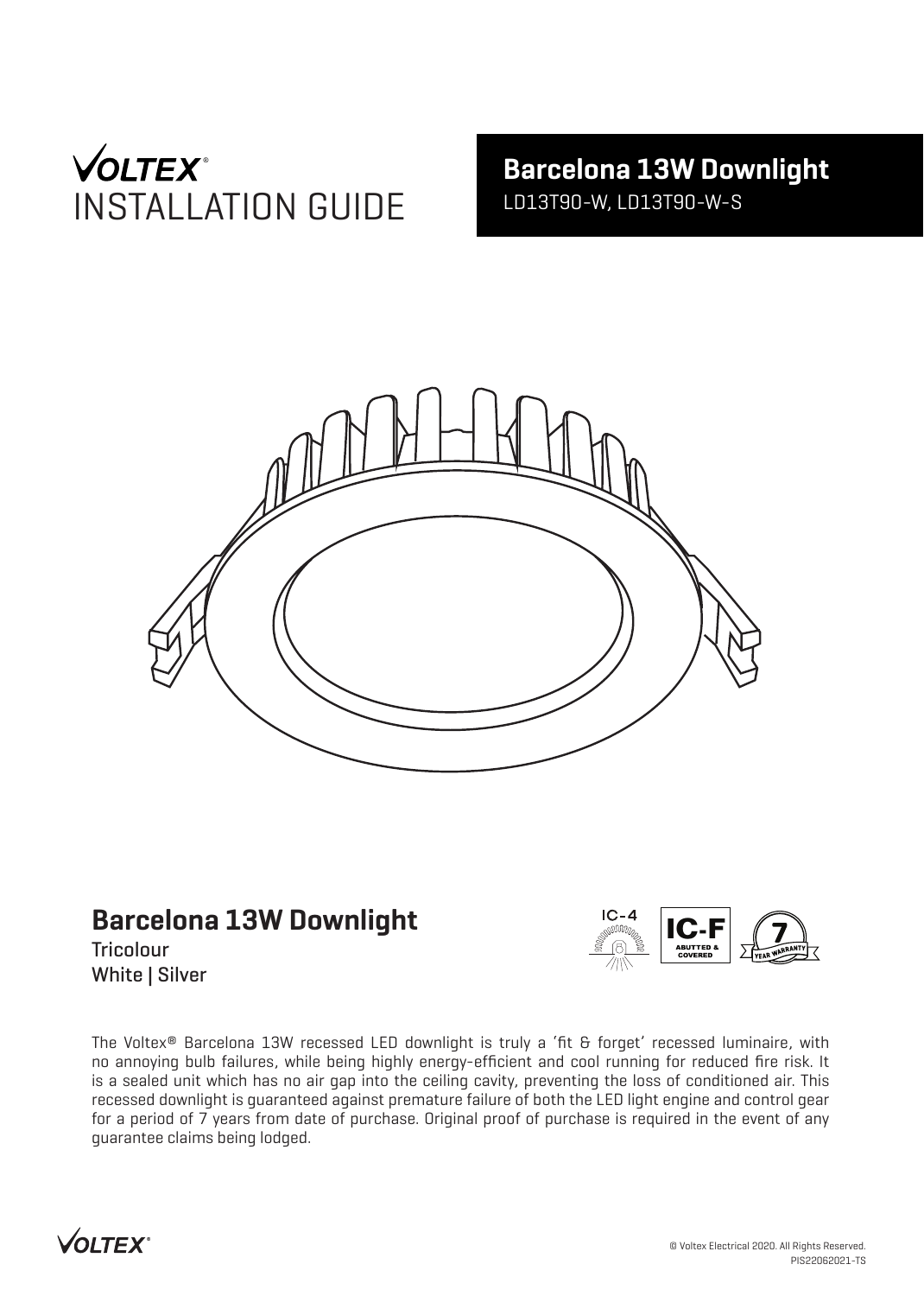### **INSTALLATION INSTRUCTIONS**

- 1. Cut a 90- 95mm hole.
- 2. Select the desired output colour using the selector switch(WW warm white; NW natural white or CW cool white), fold the spring clips up & install the fitting.



#### **ACCORDING TO OUR COMPLIANCE EXPERT, WE'RE OBLIGED TO INCLUDE THE FOLLOWING PERFUNCTORY STATEMENTS:**

- There are no user replaceable components or parts incorporated in this luminaire.
- The light source of this luminaire is not replaceable; when the light source reaches its end of life the whole luminaire shall be replaced.
- The external flexible cable or cord of this luminaire cannot be replaced; if damaged, the luminaire shall be destroyed.
- This luminaire is designed for indoor use only.
- For New Zealand, ensure the 'IC-F Abutted and Covered label' is applied to the back cover of the luminaire. *Note: Already fitted to supply cord.*
- Only to be installed outside of arms reach.
- Use only with the supplied Voltex Dimmable LED Driver type VSI-13W270-DF3

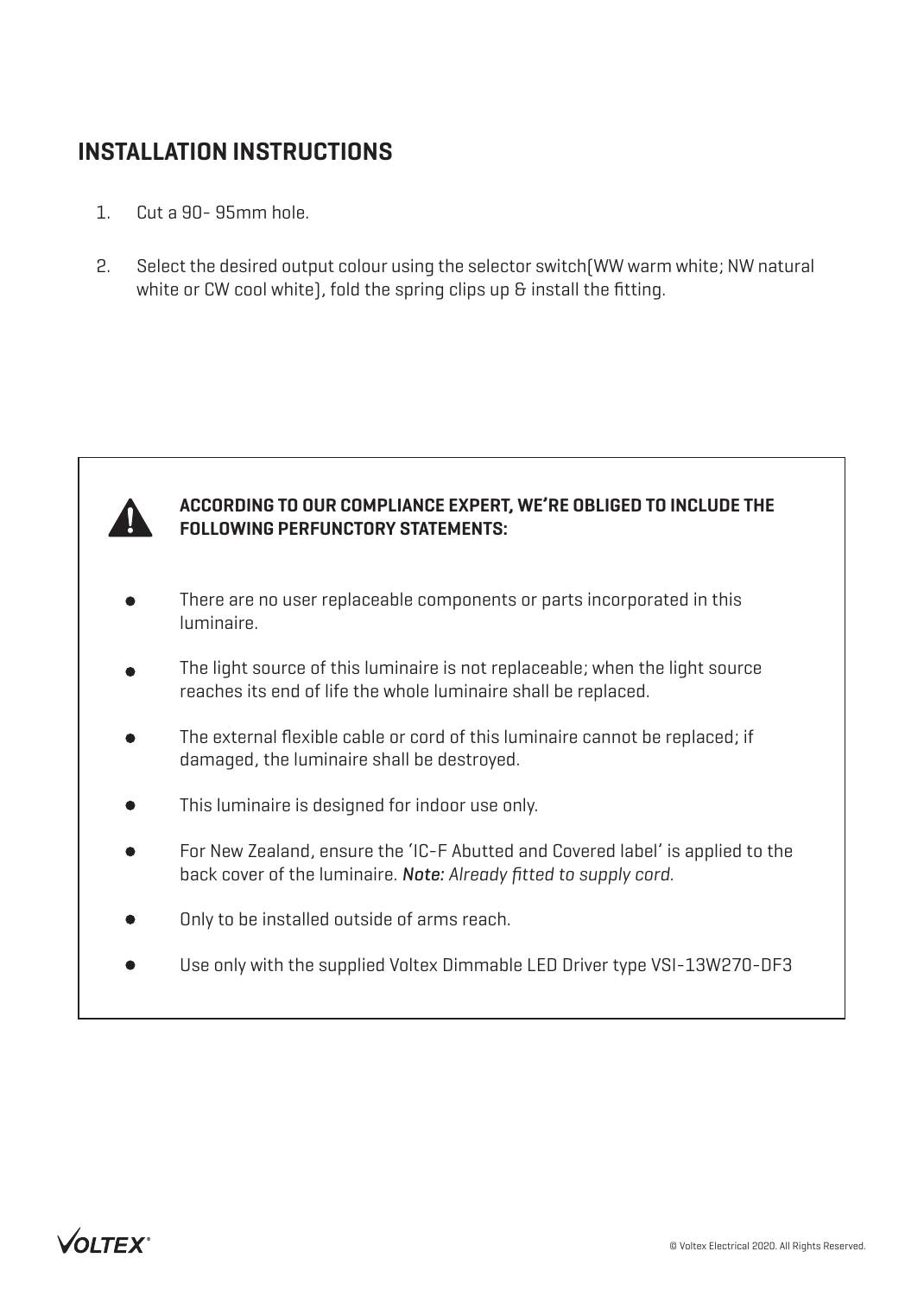## **SPECIFIC REQUIREMENTS REGARDING BUILDING INSULATION**

- 1. In the vicinity of the recessed luminaire, use an insulation product that:
	- ${\sf a}.$  Maintains its dimensions and structural integrity when exposed to a temperature of 90°C.
	- b. Withstands a 30 second needle flame test carried out in accordance with AS/NZS 60695.11.5 with the flame applied to all surfaces of the sample.
	- $c$ . Has an ignition temperatured of at least 200°C (with the ignition temperature deteremined using a test period of 15 minutes).
- 2. Only loose-fill insulation which complies with the above requirements is permitted to abut or cover this luminaire.



**RISK OF FIRE – Required clearance from structural members and building elements:**

Side clearance to building element (SCB): 0mm Height clearance to building element (HCB): 0mm